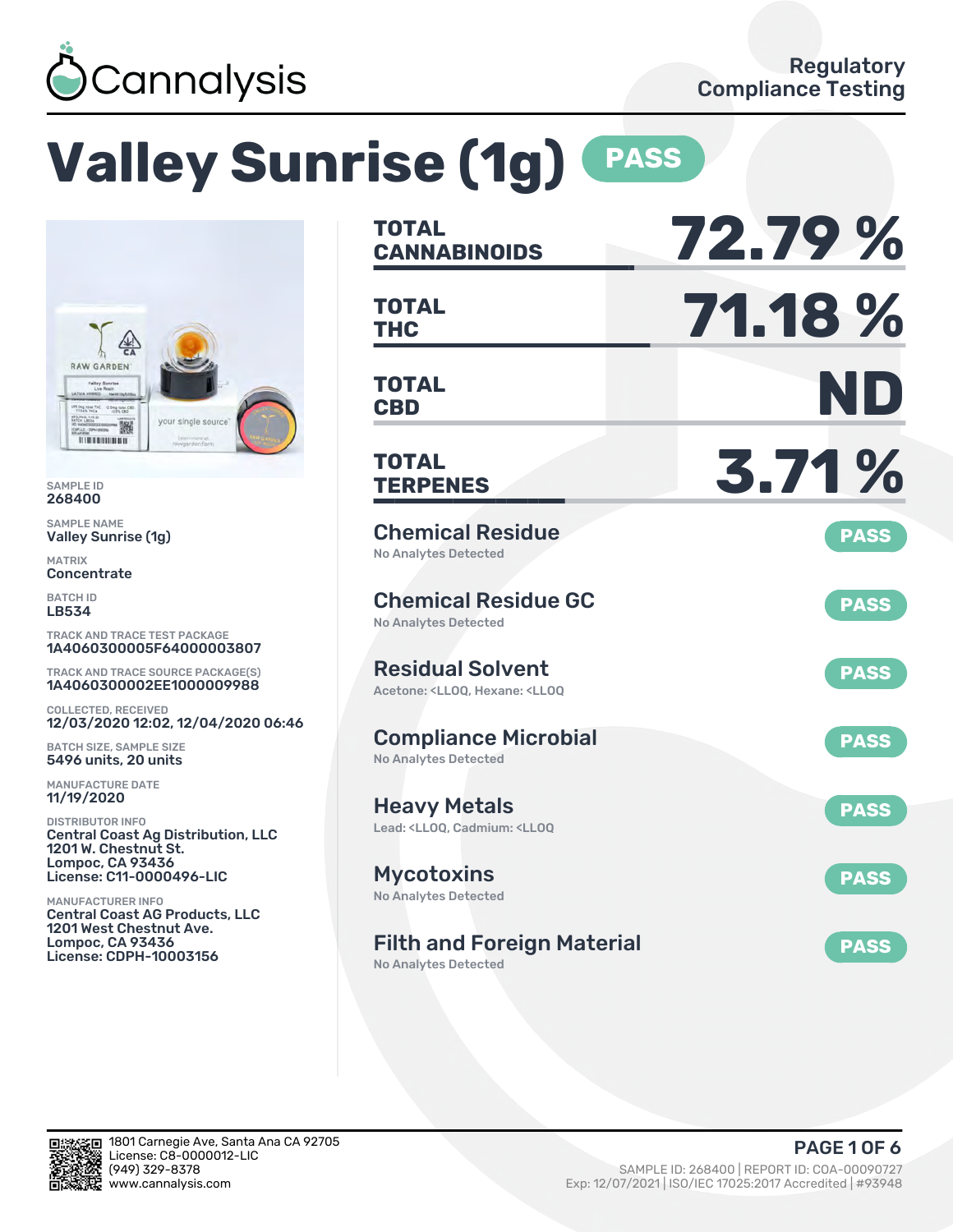

## CANNABINOID ANALYSIS

TOTAL THC,CBD, and CANNABINOIDS value(s) have been decarboxylated.

| TOTAL THC:          | 711.8 mg/g (71.18 %), 711.8 mg per package |
|---------------------|--------------------------------------------|
| TOTAL CBD:          | ND                                         |
| TOTAL CANNABINOIDS: | 727.9 mg/g (72.79 %)                       |

UNIT OF MEASUREMENT: Milligrams per Gram(mg/g)

| <b>ANALYTE</b>         | <b>RESULT</b>        | LOD    | <b>LLOO</b> | <b>ANALYTE</b>   | <b>RESULT</b>         | <b>LOD</b> | <b>LLOO</b> |
|------------------------|----------------------|--------|-------------|------------------|-----------------------|------------|-------------|
| THCa                   | 791.1 mg/g (79.11%)  | 0.2000 | 0.4000      | CBD <sub>v</sub> | ND                    | 0.2000     | 0.4000      |
| D9THC                  | 17.97 mg/g (1.797 %) | 0.2000 | 0.4000      | CBGa             | 13.60 mg/g (1.360 %)  | 0.2000     | 0.4000      |
| D8THC                  | <b>ND</b>            | 0.2000 | 0.4000      | <b>CBG</b>       | 4.161 mg/g (0.4161 %) | 0.2000     | 0.4000      |
| <b>THC<sub>v</sub></b> | <b>ND</b>            | 0.2000 | 0.4000      | <b>CBN</b>       | ND                    | 0.2000     | 0.4000      |
| CBDa                   | <b>ND</b>            | 0.2000 | 0.4000      | CBC              | <b>ND</b>             | 0.2000     | 0.4000      |
| CBD                    | <b>ND</b>            | 0.2000 | 0.4000      |                  |                       |            |             |
|                        |                      |        |             |                  |                       |            |             |

#### ADDITIONAL INFORMATION

| Method:              | SOP-TECH-001 | Sample Prepped: 12/04/2020 16:46  | Sample Approved: 12/07/2020 15:24  |  |
|----------------------|--------------|-----------------------------------|------------------------------------|--|
| Instrument: UPLC-DAD |              | Sample Analyzed: 12/04/2020 17:14 | Prep-Analytical Batch: 24096-18719 |  |



## TERPENE ANALYSIS

| UNIT OF MEASUREMENT: | Milligrams per Gram(mg/g) |
|----------------------|---------------------------|
|----------------------|---------------------------|

| <b>ANALYTE</b>   | <b>RESULT</b>                                                                                                       | <b>LOD</b> | <b>LLOQ</b> | <b>ANALYTE</b>         | <b>RESULT</b>                                      | <b>LOD</b> | <b>LLOQ</b> |
|------------------|---------------------------------------------------------------------------------------------------------------------|------------|-------------|------------------------|----------------------------------------------------|------------|-------------|
| 3-Carene         | <b>ND</b>                                                                                                           | 0.5000     | 1.000       | Alpha bisabolol        | <b>ND</b>                                          | 0.5000     | 1.000       |
| Alpha cedrene    | <b>ND</b>                                                                                                           | 0.5000     | 1.000       | Alpha humulene         | 3.089 mg/g (0.3089 %)                              | 0.5000     | 1.000       |
| Alpha pinene     | <lloq< td=""><td>0.5000</td><td>1.000</td><td>Alpha terpinene</td><td>ND.</td><td>0.5000</td><td>1.000</td></lloq<> | 0.5000     | 1.000       | Alpha terpinene        | ND.                                                | 0.5000     | 1.000       |
| Alpha terpineol  | $0.8672$ mg/g $(0.0867%)$                                                                                           | 0.3300     | 0.6500      | Beta caryophyllene     | 11.86 mg/g $(1.186\%)$                             | 0.5000     | 1.000       |
| Beta myrcene     | 8.375 mg/g (0.8375 %)                                                                                               | 0.5000     | 1.000       | Beta pinene            | <lloq< td=""><td>0.6100</td><td>1.210</td></lloq<> | 0.6100     | 1.210       |
| Borneol          | <b>ND</b>                                                                                                           | 0.5000     | 1.000       | Camphene               | <b>ND</b>                                          | 0.5000     | 1.000       |
| Camphor          | <b>ND</b>                                                                                                           | 0.5000     | 1.000       | Caryophyllene oxide ND |                                                    | 0.5000     | 1.000       |
| Cedrol           | <b>ND</b>                                                                                                           | 0.5000     | 1.000       | Cis nerolidol          | <b>ND</b>                                          | 0.5000     | 1.000       |
| Eucalyptol       | <b>ND</b>                                                                                                           | 0.5000     | 1.000       | Fenchol                | <lloq< td=""><td>0.5000</td><td>1.000</td></lloq<> | 0.5000     | 1.000       |
| Fenchone         | <b>ND</b>                                                                                                           | 0.5000     | 1.000       | Gamma terpinene        | <b>ND</b>                                          | 0.5000     | 1.000       |
| Gamma terpineol  | <b>ND</b>                                                                                                           | 0.1000     | 0.2100      | Geranyl acetate        | <b>ND</b>                                          | 0.5000     | 1.000       |
| Guaiol           | 1.067 mg/g $(0.1067%)$                                                                                              | 0.5000     | 1.000       | Isoborneol             | <b>ND</b>                                          | 0.5000     | 1.000       |
| Isopulegol       | <b>ND</b>                                                                                                           | 0.5000     | 1.000       | Limonene               | 4.808 mg/g (0.4808 %)                              | 0.5000     | 1.000       |
| Linalool         | 1.938 mg/g (0.1938 %)                                                                                               | 0.5000     | 1.000       | Menthol                | <b>ND</b>                                          | 0.5000     | 1.000       |
| Ocimene 1        | <b>ND</b>                                                                                                           | 0.1600     | 0.3100      | Ocimene 2              | 1.301 mg/g $(0.1301\%)$                            | 0.3500     | 0.6900      |
| P-cymene         | <b>ND</b>                                                                                                           | 0.5200     | 1.050       | P-mentha-1,5-diene ND  |                                                    | 0.5000     | 1.000       |
| Pulegone         | <b>ND</b>                                                                                                           | 0.5000     | 1.000       | Sabinene               | <b>ND</b>                                          | 0.5000     | 1.000       |
| Sabinene hydrate | <b>ND</b>                                                                                                           | 0.5000     | 1.000       | Terpinolene            | 1.973 mg/g (0.1973 %)                              | 0.5000     | 1.000       |
|                  | Trans beta farnesene1.843 mg/g (0.1843 %)                                                                           | 0.5000     | 1.000       | <b>Trans nerolidol</b> | <b>ND</b>                                          | 0.5000     | 1.000       |
| Valencene        | <b>ND</b>                                                                                                           | 0.5000     | 1.000       |                        |                                                    |            |             |

#### ADDITIONAL INFORMATION

| Method:     | SOP-TECH  |
|-------------|-----------|
| Instrument: | GC-MS-FID |

Method: SOP-TECH-027 Sample Prepped: 12/04/2020 14:12 Sample Approved: 12/07/2020 15:33 Prep-Analytical Batch: 24098-18710



1801 Carnegie Ave, Santa Ana CA 92705 License: C8-0000012-LIC<br>(949) 329-8378

## PAGE 2 OF 6

(949) 329-8378 SAMPLE ID: 268400 | REPORT ID: COA-00090727 Exp: 12/07/2021 | ISO/IEC 17025:2017 Accredited | #93948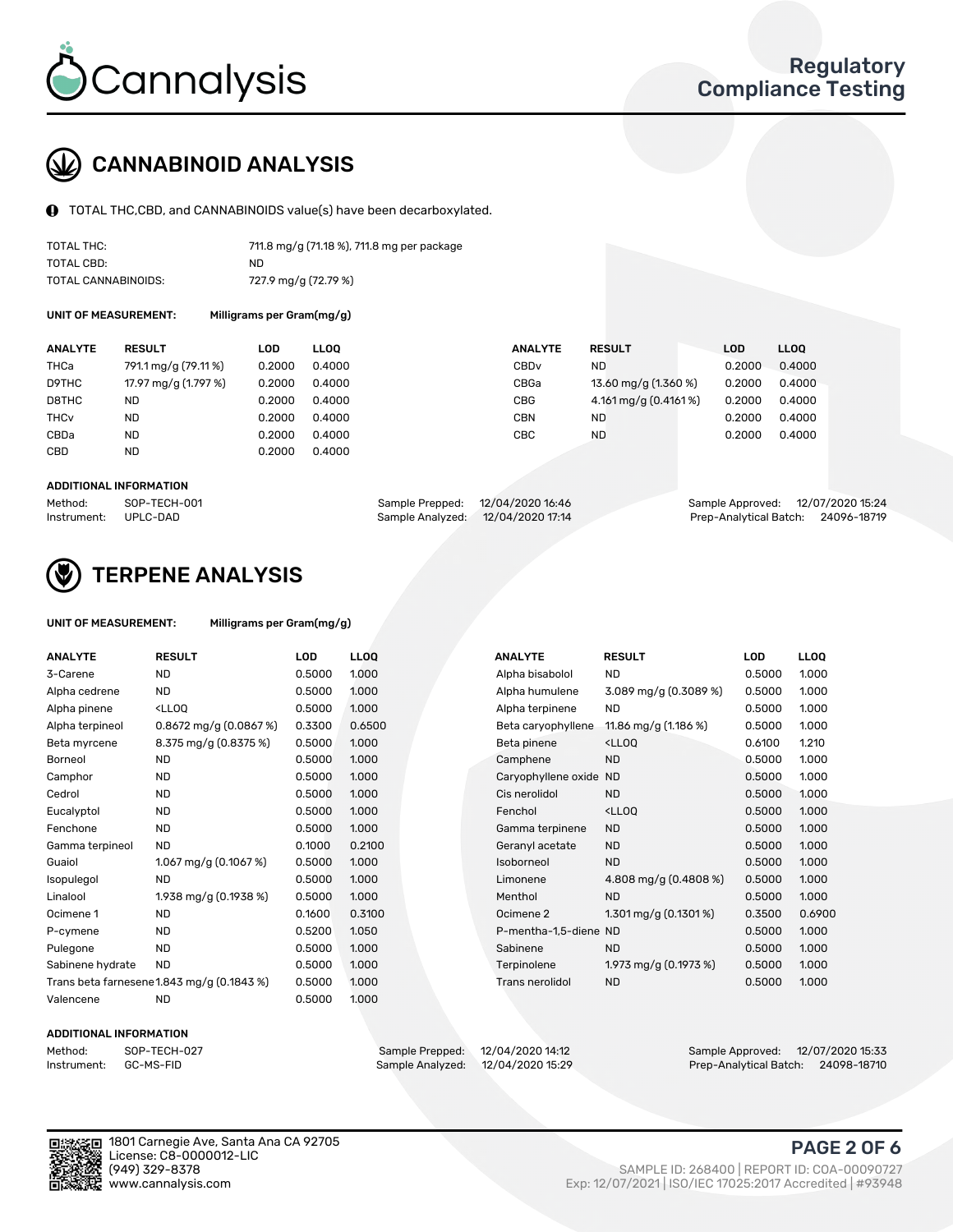

## CHEMICAL RESIDUE ANALYSIS PASS

UNIT OF MEASUREMENT: Micrograms per Gram(ug/g)

| <b>ANALYTE</b>    | <b>RESULT</b> | LOD    | LLOQ   | <b>ACTION LEVEL</b> |      | <b>ANALYTE</b>      | <b>RESULT</b> | LOD    | <b>LLOQ</b> | <b>ACTION LEVEL</b> |      |
|-------------------|---------------|--------|--------|---------------------|------|---------------------|---------------|--------|-------------|---------------------|------|
| Abamectin         | <b>ND</b>     | 0.0200 | 0.0400 | 0.1000              | Pass | Acephate            | <b>ND</b>     | 0.0200 | 0.0400      | 0.1000              | Pass |
| Acequinocyl       | <b>ND</b>     | 0.0200 | 0.0400 | 0.1000              | Pass | Acetamiprid         | <b>ND</b>     | 0.0200 | 0.0400      | 0.1000              | Pass |
| Aldicarb          | <b>ND</b>     | 0.0200 | 0.0400 | 0.0                 | Pass | Azoxystrobin        | <b>ND</b>     | 0.0200 | 0.0400      | 0.1000              | Pass |
| Bifenazate        | <b>ND</b>     | 0.0200 | 0.0400 | 0.1000              | Pass | <b>Bifenthrin</b>   | <b>ND</b>     | 0.0200 | 0.0400      | 3.000               | Pass |
| <b>Boscalid</b>   | <b>ND</b>     | 0.0200 | 0.0400 | 0.1000              | Pass | Carbaryl            | <b>ND</b>     | 0.0200 | 0.0400      | 0.5000              | Pass |
| Carbofuran        | <b>ND</b>     | 0.0200 | 0.0400 | 0.0                 | Pass | Chlorantraniliprole | <b>ND</b>     | 0.0200 | 0.0400      | 10.00               | Pass |
| Clofentezine      | <b>ND</b>     | 0.0200 | 0.0400 | 0.1000              | Pass | Coumaphos           | <b>ND</b>     | 0.0200 | 0.0400      | 0.0                 | Pass |
| Cyfluthrin        | <b>ND</b>     | 0.4000 | 1.000  | 2.000               | Pass | Cypermethrin        | <b>ND</b>     | 0.4000 | 1.000       | 1.000               | Pass |
| Daminozide        | <b>ND</b>     | 0.0200 | 0.0400 | 0.0                 | Pass | Diazinon            | <b>ND</b>     | 0.0200 | 0.0400      | 0.1000              | Pass |
| <b>Dichlorvos</b> | <b>ND</b>     | 0.0200 | 0.0400 | 0.0                 | Pass | Dimethoate          | <b>ND</b>     | 0.0200 | 0.0400      | 0.0                 | Pass |
| Dimethomorph      | <b>ND</b>     | 0.0200 | 0.0400 | 2.000               | Pass | Ethoprophos         | <b>ND</b>     | 0.0200 | 0.0400      | 0.0                 | Pass |
| Etofenprox        | <b>ND</b>     | 0.0200 | 0.0400 | 0.0                 | Pass | Etoxazole           | <b>ND</b>     | 0.0200 | 0.0400      | 0.1000              | Pass |
| Fenhexamid        | <b>ND</b>     | 0.0200 | 0.0400 | 0.1000              | Pass | Fenoxycarb          | <b>ND</b>     | 0.0200 | 0.0400      | 0.0                 | Pass |
| Fenpyroximate     | <b>ND</b>     | 0.0200 | 0.0400 | 0.1000              | Pass | Fipronil            | <b>ND</b>     | 0.0400 | 0.1000      | 0.0                 | Pass |
| Flonicamid        | <b>ND</b>     | 0.0200 | 0.0400 | 0.1000              | Pass | Fludioxonil         | <b>ND</b>     | 0.0200 | 0.0400      | 0.1000              | Pass |
| Hexythiazox       | <b>ND</b>     | 0.0200 | 0.0400 | 0.1000              | Pass | Imazalil            | <b>ND</b>     | 0.0200 | 0.0400      | 0.0                 | Pass |
| Imidacloprid      | <b>ND</b>     | 0.0200 | 0.0400 | 5.000               | Pass | Kresoxim methyl     | <b>ND</b>     | 0.0200 | 0.0400      | 0.1000              | Pass |
| Malathion         | <b>ND</b>     | 0.0200 | 0.0400 | 0.5000              | Pass | Metalaxyl           | <b>ND</b>     | 0.0200 | 0.0400      | 2.000               | Pass |
| Methiocarb        | <b>ND</b>     | 0.0200 | 0.0400 | 0.0                 | Pass | Methomyl            | <b>ND</b>     | 0.0200 | 0.0400      | 1.000               | Pass |
| Mevinphos         | <b>ND</b>     | 0.0200 | 0.0400 | 0.0                 | Pass | Myclobutanil        | <b>ND</b>     | 0.0200 | 0.0400      | 0.1000              | Pass |
| Naled             | <b>ND</b>     | 0.0200 | 0.0400 | 0.1000              | Pass | Oxamyl              | <b>ND</b>     | 0.0200 | 0.0400      | 0.5000              | Pass |
| Paclobutrazol     | <b>ND</b>     | 0.0200 | 0.0400 | 0.0                 | Pass | Permethrins         | <b>ND</b>     | 0.0400 | 0.1000      | 0.5000              | Pass |
| Phosmet           | <b>ND</b>     | 0.0200 | 0.0400 | 0.1000              | Pass | Piperonyl butoxide  | <b>ND</b>     | 0.0200 | 0.0400      | 3.000               | Pass |
| Prallethrin       | <b>ND</b>     | 0.0200 | 0.0400 | 0.1000              | Pass | Propiconazole       | <b>ND</b>     | 0.0200 | 0.0400      | 0.1000              | Pass |
| Propoxur          | <b>ND</b>     | 0.0200 | 0.0400 | 0.0                 | Pass | Pyrethrins          | <b>ND</b>     | 0.0200 | 0.0400      | 0.5000              | Pass |
| Pyridaben         | <b>ND</b>     | 0.0200 | 0.0400 | 0.1000              | Pass | Spinetoram          | <b>ND</b>     | 0.0200 | 0.0400      | 0.1000              | Pass |
| Spinosad          | <b>ND</b>     | 0.0300 | 0.0700 | 0.1000              | Pass | Spiromesifen        | <b>ND</b>     | 0.0200 | 0.0400      | 0.1000              | Pass |
| Spirotetramat     | <b>ND</b>     | 0.0200 | 0.0400 | 0.1000              | Pass | Spiroxamine         | <b>ND</b>     | 0.0200 | 0.0400      | 0.0                 | Pass |
| Tebuconazole      | <b>ND</b>     | 0.0200 | 0.0400 | 0.1000              | Pass | Thiacloprid         | <b>ND</b>     | 0.0200 | 0.0400      | 0.0                 | Pass |
| Thiamethoxam      | <b>ND</b>     | 0.0200 | 0.0400 | 5.000               | Pass | Trifloxystrobin     | <b>ND</b>     | 0.0200 | 0.0400      | 0.1000              | Pass |
|                   |               |        |        |                     |      |                     |               |        |             |                     |      |

#### ADDITIONAL INFORMATION

Instrument: LC-MS/MS Sample Analyzed: 12/05/2020 17:01 Prep-Analytical Batch: 24136-18746

Method: SOP-TECH-002 Sample Prepped: 12/05/2020 15:50 Sample Approved: 12/07/2020 19:16



PAGE 3 OF 6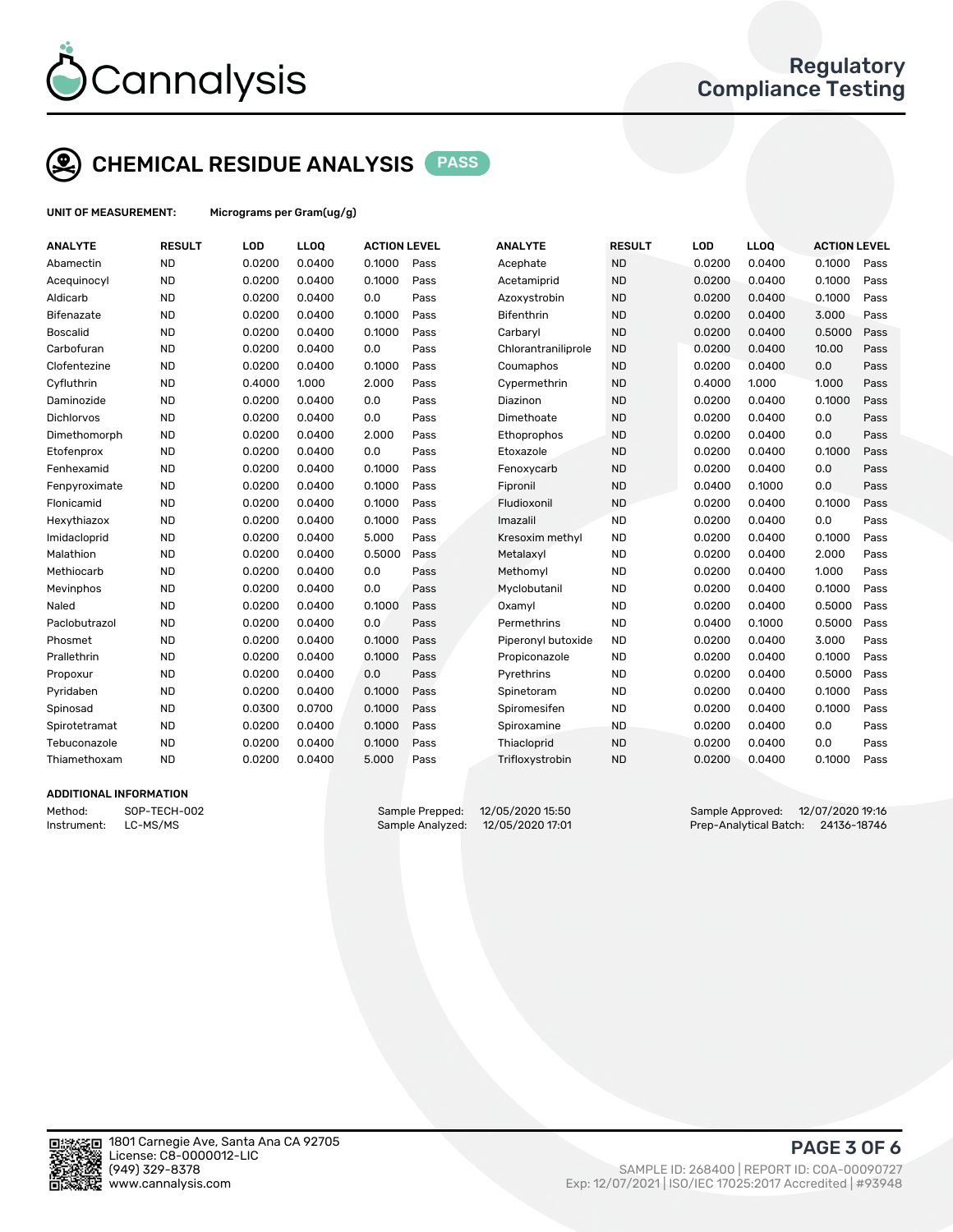

## CHEMICAL RESIDUE GC ANALYSIS PASS

| UNIT OF MEASUREMENT: | Micro |
|----------------------|-------|
|----------------------|-------|

ograms per Gram(ug/g)

| <b>ANALYTE</b>         | <b>RESULT</b>            | LOD    | <b>LLOO</b> | <b>ACTION LEVEL</b> |                                     | <b>ANALYTE</b>                       | <b>RESULT</b> | <b>LOD</b>       | <b>LLOO</b>            | <b>ACTION LEVEL</b>             |      |
|------------------------|--------------------------|--------|-------------|---------------------|-------------------------------------|--------------------------------------|---------------|------------------|------------------------|---------------------------------|------|
| Captan                 | <b>ND</b>                | 0.1000 | 0.2000      | 0.7000              | Pass                                | Chlordane                            | <b>ND</b>     | 0.0109           | 0.0136                 | 0.0                             | Pass |
| Methyl parathion       | <b>ND</b>                | 0.0400 | 0.1000      | 0.0                 | Pass                                | <b>PCNB</b>                          | <b>ND</b>     | 0.0200           | 0.0400                 | 0.1000                          | Pass |
| Chlorfenapyr           | <b>ND</b>                | 0.0800 | 0.1000      | 0.0                 | Pass                                | Chlorpyrifos                         | <b>ND</b>     | 0.0800           | 0.1000                 | 0.0                             | Pass |
| ADDITIONAL INFORMATION |                          |        |             |                     |                                     |                                      |               |                  |                        |                                 |      |
| Method:<br>Instrument: | SOP-TECH-010<br>GC-MS/MS |        |             |                     | Sample Prepped:<br>Sample Analyzed: | 12/05/2020 15:51<br>12/05/2020 17:01 |               | Sample Approved: | Prep-Analytical Batch: | 12/07/2020 14:00<br>24137-18747 |      |

## RESIDUAL SOLVENT ANALYSIS PASS

UNIT OF MEASUREMENT: Micrograms per Gram(ug/g)

| <b>ANALYTE</b>    | <b>RESULT</b>                                                                                                                                                                          | <b>LOD</b> | <b>LLOO</b> | <b>ACTION LEVEL</b> |      | <b>ANALYTE</b>           | <b>RESULT</b> | LOD    | <b>LLOO</b> | <b>ACTION LEVEL</b> |      |
|-------------------|----------------------------------------------------------------------------------------------------------------------------------------------------------------------------------------|------------|-------------|---------------------|------|--------------------------|---------------|--------|-------------|---------------------|------|
| Acetone           | <lloo< td=""><td>5.000</td><td>250.0</td><td>5000</td><td>Pass</td><td>Acetonitrile</td><td><b>ND</b></td><td>5.000</td><td>50.00</td><td>410.0</td><td>Pass</td></lloo<>              | 5.000      | 250.0       | 5000                | Pass | Acetonitrile             | <b>ND</b>     | 5.000  | 50.00       | 410.0               | Pass |
| Benzene           | <b>ND</b>                                                                                                                                                                              | 0.5000     | 1.000       | 1.000               | Pass | <b>Butane</b>            | <b>ND</b>     | 76.80  | 96.00       | 5000                | Pass |
| Chloroform        | <b>ND</b>                                                                                                                                                                              | 0.5000     | 1.000       | 1.000               | Pass | Ethanol                  | <b>ND</b>     | 10.00  | 50.00       | 5000                | Pass |
| Ethyl Acetate     | <b>ND</b>                                                                                                                                                                              | 5.000      | 50.00       | 5000                | Pass | <b>Ethyl Ether</b>       | <b>ND</b>     | 25.00  | 50.00       | 5000                | Pass |
| Ethylene oxide    | <b>ND</b>                                                                                                                                                                              | 0.5000     | 1.000       | 1.000               | Pass | Heptane                  | <b>ND</b>     | 1.000  | 5.000       | 5000                | Pass |
| Hexane            | <lloo< td=""><td>0.5000</td><td>5.000</td><td>290.0</td><td>Pass</td><td><b>Isopropyl Alcohol</b></td><td><b>ND</b></td><td>5.000</td><td>50.00</td><td>5000</td><td>Pass</td></lloo<> | 0.5000     | 5.000       | 290.0               | Pass | <b>Isopropyl Alcohol</b> | <b>ND</b>     | 5.000  | 50.00       | 5000                | Pass |
| Methanol          | <b>ND</b>                                                                                                                                                                              | 10.00      | 50.00       | 3000                | Pass | Methylene chloride       | <b>ND</b>     | 0.5000 | 1.000       | 1.000               | Pass |
| Pentane           | <b>ND</b>                                                                                                                                                                              | 1.000      | 50.00       | 5000                | Pass | Propane                  | <b>ND</b>     | 16.00  | 20.00       | 5000                | Pass |
| Toluene           | <b>ND</b>                                                                                                                                                                              | 0.5000     | 1.000       | 890.0               | Pass | Xvlenes                  | <b>ND</b>     | 6.000  | 100.0       | 2170                | Pass |
| Trichloroethylene | <b>ND</b>                                                                                                                                                                              | 0.2500     | 1.000       | 1.000               | Pass | 1.2-Dichloroethane       | <b>ND</b>     | 0.5000 | 1.000       | 1.000               | Pass |

#### ADDITIONAL INFORMATION

Method: SOP-TECH-021 Sample Prepped: 12/04/2020 14:44 Sample Approved: 12/07/2020 16:08<br>Instrument: HS-GC-MS/FID Sample Analyzed: 12/04/2020 14:45 Prep-Analytical Batch: 24101-18708 Prep-Analytical Batch: 24101-18708



UNIT OF MEASUREMENT: Cycle Threshold (Ct)

| <b>ANALYTE</b>                        | <b>RESULT</b>          | LOD   | <b>LLOO</b> |                 | <b>ACTION LEVEL</b> | <b>ANALYTE</b> | <b>RESULT</b> | <b>LOD</b>       | <b>LLOO</b>      |     | <b>ACTION LEVEL</b> |  |
|---------------------------------------|------------------------|-------|-------------|-----------------|---------------------|----------------|---------------|------------------|------------------|-----|---------------------|--|
| A.fumigatus                           | <b>ND</b>              | 33.00 | 0.0         | 0.0             | Pass                | A. flavus      | <b>ND</b>     | 33.00            | 0.0              | 0.0 | Pass                |  |
| A. niger                              | <b>ND</b>              | 33.00 | 0.0         | 0.0             | Pass                | A. terreus     | <b>ND</b>     | 33.00            | 0.0              | 0.0 | Pass                |  |
| <b>STEC</b>                           | <b>ND</b>              | 33.00 | 0.0         | 0.0             | Pass                | Salmonella spp | <b>ND</b>     | 33.00            | 0.0              | 0.0 | Pass                |  |
|                                       | ADDITIONAL INFORMATION |       |             |                 |                     |                |               |                  |                  |     |                     |  |
| SOP-TECH-016, SOP-TECH-022<br>Method: |                        |       |             | Sample Prepped: | 12/06/2020 09:54    |                |               | Sample Approved: | 12/06/2020 16:21 |     |                     |  |

Instrument: qPCR Sample Analyzed: 12/06/2020 09:56 Prep-Analytical Batch: 24119-18754

PAGE 4 OF 6

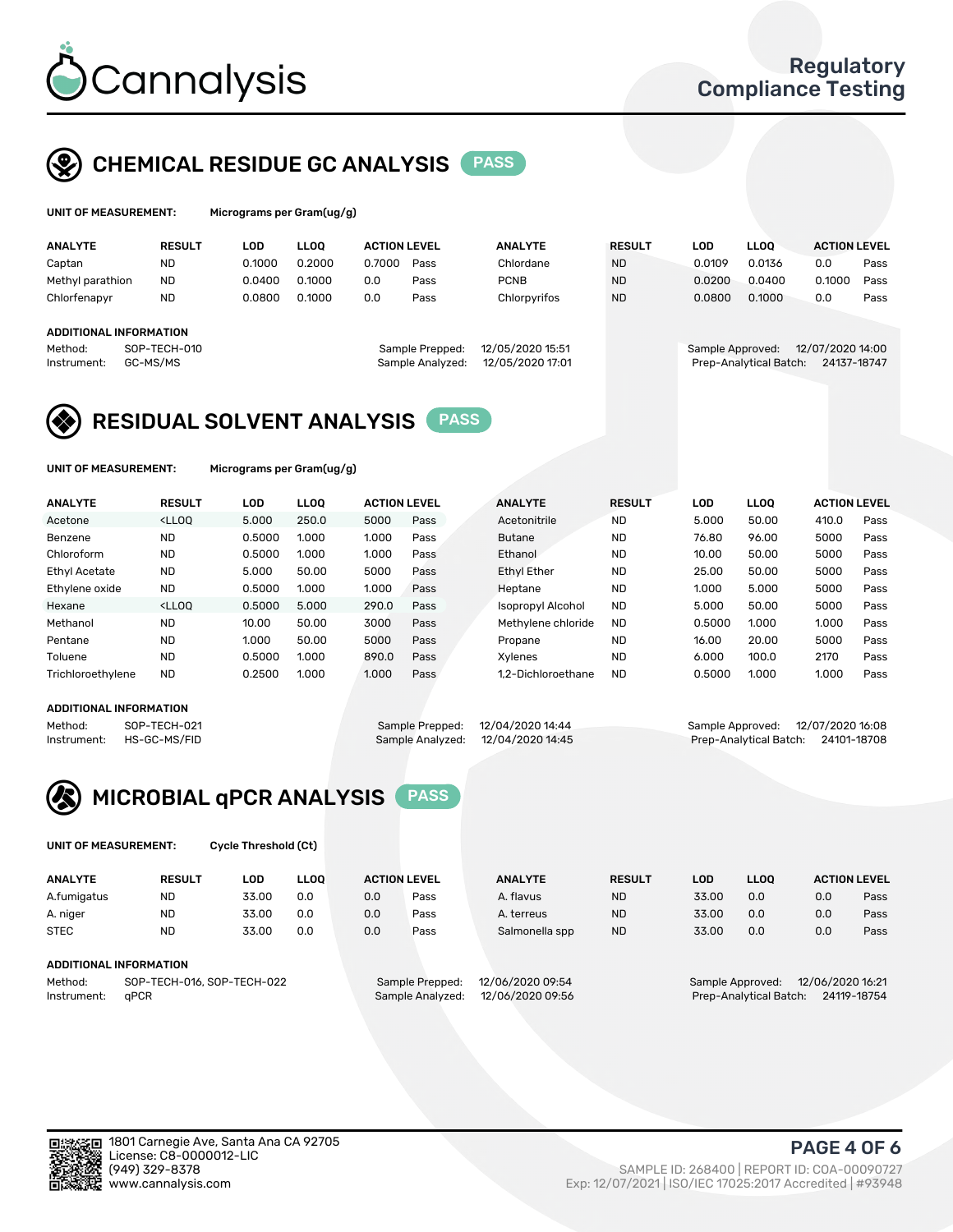



| UNIT OF MEASUREMENT:                      |                                                                                                                                                                     | Micrograms per Gram(ug/g)      |                 |                     |                                      |                                                                             |                                       |                   |                     |  |  |
|-------------------------------------------|---------------------------------------------------------------------------------------------------------------------------------------------------------------------|--------------------------------|-----------------|---------------------|--------------------------------------|-----------------------------------------------------------------------------|---------------------------------------|-------------------|---------------------|--|--|
| <b>ANALYTE</b>                            | <b>RESULT</b>                                                                                                                                                       | <b>LOD</b>                     | <b>LLOO</b>     | <b>ACTION LEVEL</b> | <b>ANALYTE</b>                       | <b>RESULT</b>                                                               | <b>LOD</b>                            | LLOO <sup>1</sup> | <b>ACTION LEVEL</b> |  |  |
| Arsenic                                   | <b>ND</b>                                                                                                                                                           | 0.0200                         | 0.0500          | 0.2000<br>Pass      | Cadmium                              | <lloq< td=""><td>0.0050</td><td>0.0500</td><td>0.2000<br/>Pass</td></lloq<> | 0.0050                                | 0.0500            | 0.2000<br>Pass      |  |  |
| Lead                                      | <lloo< th=""><th>0.0100</th><th>0.0500</th><th>0.5000<br/>Pass</th><th>Mercury</th><th><b>ND</b></th><th>0.0030</th><th>0.0500</th><th>0.1000<br/>Pass</th></lloo<> | 0.0100                         | 0.0500          | 0.5000<br>Pass      | Mercury                              | <b>ND</b>                                                                   | 0.0030                                | 0.0500            | 0.1000<br>Pass      |  |  |
|                                           |                                                                                                                                                                     |                                |                 |                     |                                      |                                                                             |                                       |                   |                     |  |  |
| <b>ADDITIONAL INFORMATION</b>             |                                                                                                                                                                     |                                |                 |                     |                                      |                                                                             |                                       |                   |                     |  |  |
| SOP-TECH-013<br>Method:                   |                                                                                                                                                                     |                                | Sample Prepped: |                     | 12/04/2020 17:03<br>Sample Approved: |                                                                             |                                       |                   |                     |  |  |
| ICP-MS<br>Instrument:                     |                                                                                                                                                                     |                                |                 | Sample Analyzed:    | 12/04/2020 11:55                     |                                                                             | Prep-Analytical Batch:<br>24070-18700 |                   |                     |  |  |
|                                           |                                                                                                                                                                     |                                |                 |                     |                                      |                                                                             |                                       |                   |                     |  |  |
| <b>MYCOTOXINS ANALYSIS</b><br><b>PASS</b> |                                                                                                                                                                     |                                |                 |                     |                                      |                                                                             |                                       |                   |                     |  |  |
| UNIT OF MEASUREMENT:                      |                                                                                                                                                                     | Micrograms per Kilogram(ug/kg) |                 |                     |                                      |                                                                             |                                       |                   |                     |  |  |
| <b>ANALYTE</b>                            | <b>RESULT</b>                                                                                                                                                       | <b>LOD</b>                     | <b>LLOO</b>     | <b>ACTION LEVEL</b> | <b>ANALYTE</b>                       | <b>RESULT</b>                                                               | <b>LOD</b>                            | <b>LLOO</b>       | <b>ACTION LEVEL</b> |  |  |
| Aflatoxin B1                              | <b>ND</b>                                                                                                                                                           | 1.000                          | 2.000           | N/A                 | Aflatoxin B2                         | <b>ND</b>                                                                   | 2.000                                 | 5.000             | N/A                 |  |  |

Aflatoxin G1 ND 2.000 5.000 N/A Aflatoxin G2 ND 2.000 5.000 N/A Total Aflatoxins ND 10.00 14.00 20.00 Pass Ochratoxin A ND 1.000 2.000 20.00 Pass

#### ADDITIONAL INFORMATION

Method: SOP-TECH-020 Sample Prepped: 12/04/2020 16:10 Sample Approved: 12/07/2020 13:46 Instrument: LC-MS/MS Sample Analyzed: 12/04/2020 17:38 Prep-Analytical Batch: 24111-18721

# FILTH & FOREIGN MATERIAL ANALYSIS PASS

UNIT OF MEASUREMENT: Filth and Foreign Matter (%, #/3g)

| <b>ANALYTE</b>                                              | <b>RESULT</b> | LOD | <b>LLOO</b> | <b>ACTION LEVEL</b>                                                         |      | <b>ANALYTE</b> | <b>RESULT</b> | LOD                                                                           | <b>LLOO</b> | <b>ACTION LEVEL</b> |      |  |
|-------------------------------------------------------------|---------------|-----|-------------|-----------------------------------------------------------------------------|------|----------------|---------------|-------------------------------------------------------------------------------|-------------|---------------------|------|--|
| IF RH ME                                                    | <b>ND</b>     | 0.0 | 0.0         | 1.000                                                                       | Pass | <b>IFM</b>     | <b>ND</b>     | 0.0                                                                           | 0.0         | 25.00               | Pass |  |
| Mold                                                        | <b>ND</b>     | 0.0 | 0.0         | 25.00                                                                       | Pass | <b>SSCD</b>    | <b>ND</b>     | 0.0                                                                           | 0.0         | 25.00               | Pass |  |
| ADDITIONAL INFORMATION                                      |               |     |             |                                                                             |      |                |               |                                                                               |             |                     |      |  |
| Method:<br>SOP-TECH-009<br>Instrument:<br>Visual Inspection |               |     |             | 12/04/2020 16:51<br>Sample Prepped:<br>12/04/2020 16:52<br>Sample Analyzed: |      |                |               | 12/04/2020 16:56<br>Sample Approved:<br>24115-18715<br>Prep-Analytical Batch: |             |                     |      |  |



PAGE 5 OF 6